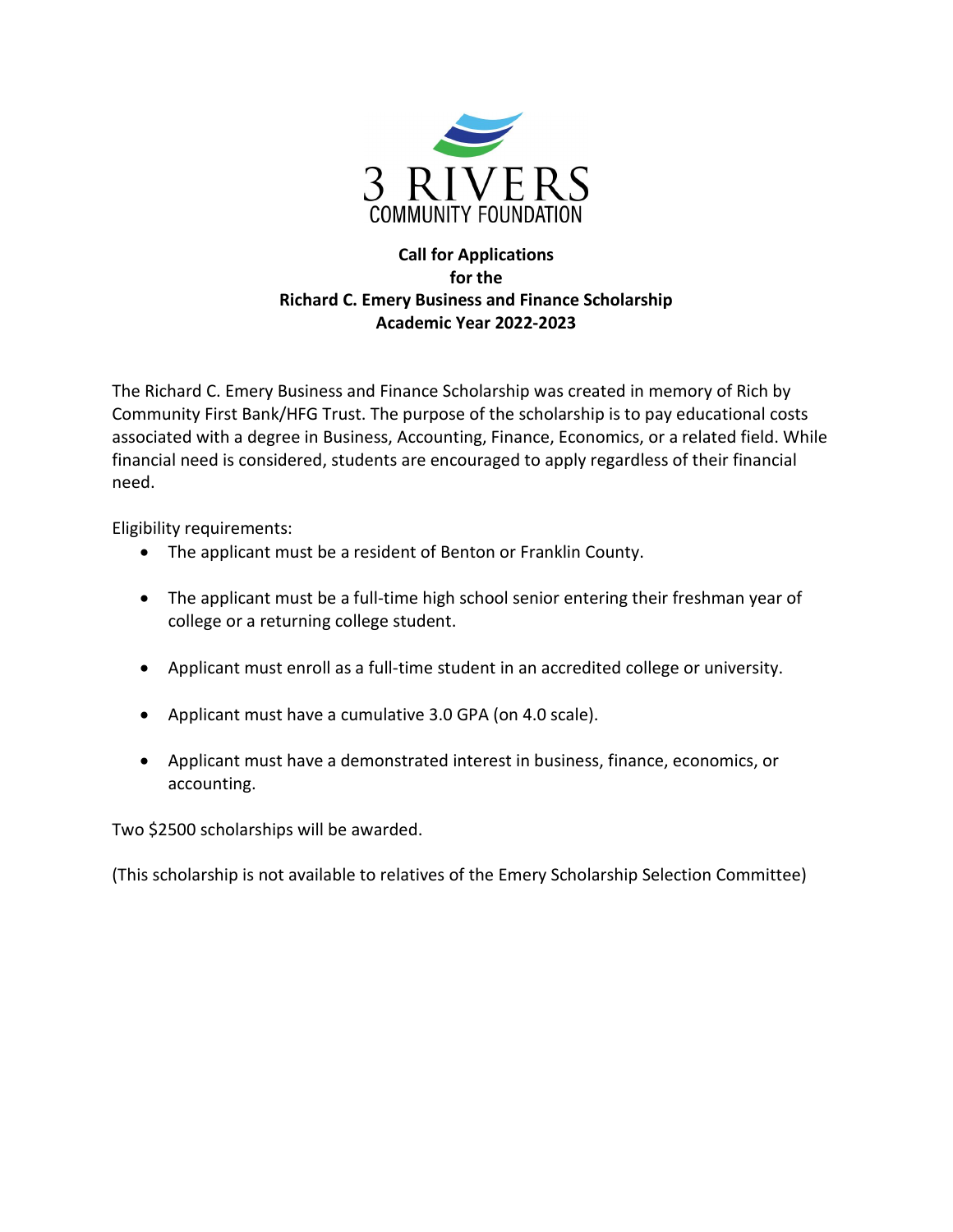# **3 Rivers Community Foundation Richard C. Emery Business and Finance Scholarship Academic Year 2022-23**

To apply, please provide the following**:** 

#### **Application Form (Attached).**

**Essay.** Write an essay (500 to 1000 words) telling us about your interest in business, finance, economics or accounting and describe what course work you plan to pursue in this area. Please describe your career goals involving business, finance, economics, or accounting.

**References.** Please include two reference letters with your application. These letters should be from people who know you through your academic or employment experience or your community leadership and participation. Please do not include relatives as references.

**Transcript.** Your full transcript from the school you are currently attending can be enclosed with your application or mailed directly to the 3 Rivers Community Foundation.

**Deadline:** Applications will be accepted from January 1 through April 30, 2022. Send the fully completed application, plus letters of reference and school transcripts to:

> Richard C. Emery Scholarship 3 Rivers Community Foundation 1333 Columbia Park Trail, #310 Richland, WA 99352

**Final Selection:** The final selection process may include a personal interview with the scholarship selection committee. The selection is expected to be completed in June with notification to the award recipient by letter in July.

**Payment:** Payment of the scholarship award will be made directly to the institution in the recipient's name. Payment will be submitted following receipt of verification of enrollment.

**Verification.** I affirm that the information included with my application is true and accurate in all respects and that I intend to pursue a post-secondary degree. I understand that if selected, the awarding of funds is contingent upon my full-time enrollment in an accredited institution, and that the funds will be paid directly to the institution and used toward the cost of my education.

Signature: Note: Note: Note: Note: Note: Note: Note: Note: Note: Note: Note: Note: Note: Note: Note: Note: Note: Note: Note: Note: Note: Note: Note: Note: Note: Note: Note: Note: Note: Note: Note: Note: Note: Note: Note: N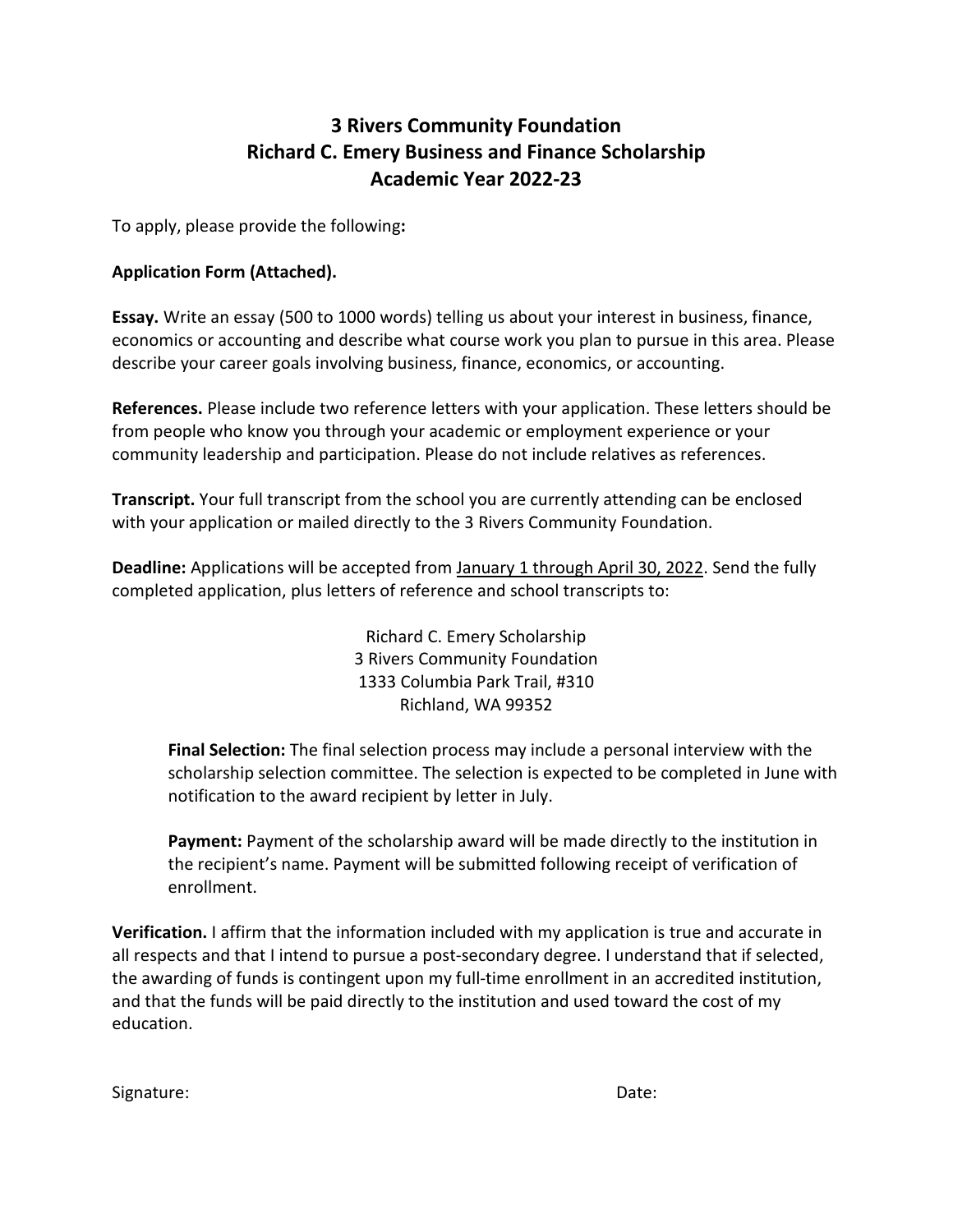# **3 Rivers Community Foundation Richard C. Emery Business and Finance Scholarship Academic Year 2022-23**

| <b>Application Form</b><br>Name of Applicant:                                                                |
|--------------------------------------------------------------------------------------------------------------|
|                                                                                                              |
|                                                                                                              |
|                                                                                                              |
| <b>Current High School Students</b>                                                                          |
|                                                                                                              |
|                                                                                                              |
|                                                                                                              |
| Where are you planning to use your scholarship? ________________________________                             |
|                                                                                                              |
| Include a copy of your acceptance letter if you have already applied and have received your<br>confirmation. |
| <b>Continuing College Students</b>                                                                           |
|                                                                                                              |
|                                                                                                              |
|                                                                                                              |
|                                                                                                              |
| <b>Financial Questions</b>                                                                                   |

Please provide the tuition for the school you are most likely to attend for the 2022-2023 academic year (The cost of tuition should be available on the school's website. Please do not include the cost of Room and Board in this figure.):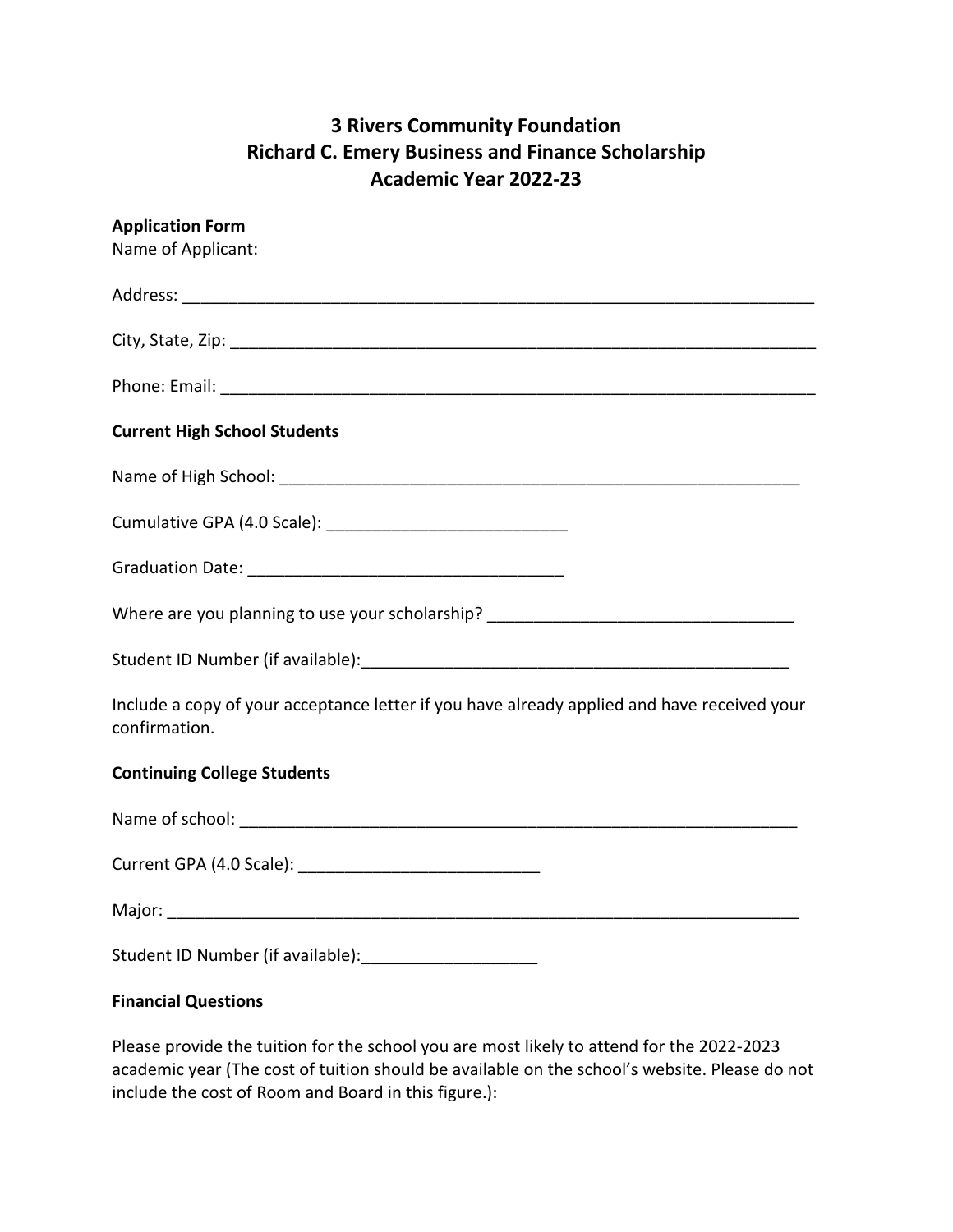Which of the following will be your living situation for the 2022-2023 academic year?

- Live at home with parents/guardian
- Live in college dorm
- Live in own apartment
	- Live in shared apartment with roommate(s)

Please estimate your living expenses for the 2022-2023 academic year. Be sure to consider your basic needs, housing, and transportation costs.

- Basic Needs: Food, cloths, health-related items, etc.
- Housing needs: Rent, utilities, fraternity/sorority dues, etc.
- Transportation needs: Gas, bus fare, parking, car insurance, etc.

\$\_\_\_\_\_\_\_\_\_ Estimated living expenses

### **Financial Aid**

Will you, or did you apply for financial aid through the FAFSA or WAFSA?

Yes, I have already applied Yes, I plan to apply in the near future No, I do not plan on applying

If you are not applying for financial aid through the FAFSA or WAFSA, please explain why. You may skip this question if you are applying for FAFSA or WAFSA.

If you have completed the FAFSA or WAFSA, what is your Expected Family Contribution?

\$\_\_\_\_\_\_\_\_\_ Expected Family Contribution

#### **Aid Gap**

\$\_\_\_\_\_\_\_\_\_\_\_\_ Tuition Cost +\$\_\_\_\_\_\_\_\_\_\_\_\_ Living Expenses -\$\_\_\_\_\_\_\_\_\_\_\_\_ Financial Aid -\$\_\_\_\_\_\_\_\_\_\_\_\_ Other Scholarships Already Awarded -\$\_\_\_\_\_\_\_\_\_\_\_\_ Savings/Parental Assistance =\$\_\_\_\_\_\_\_\_\_\_\_\_ Unmet need/aid gap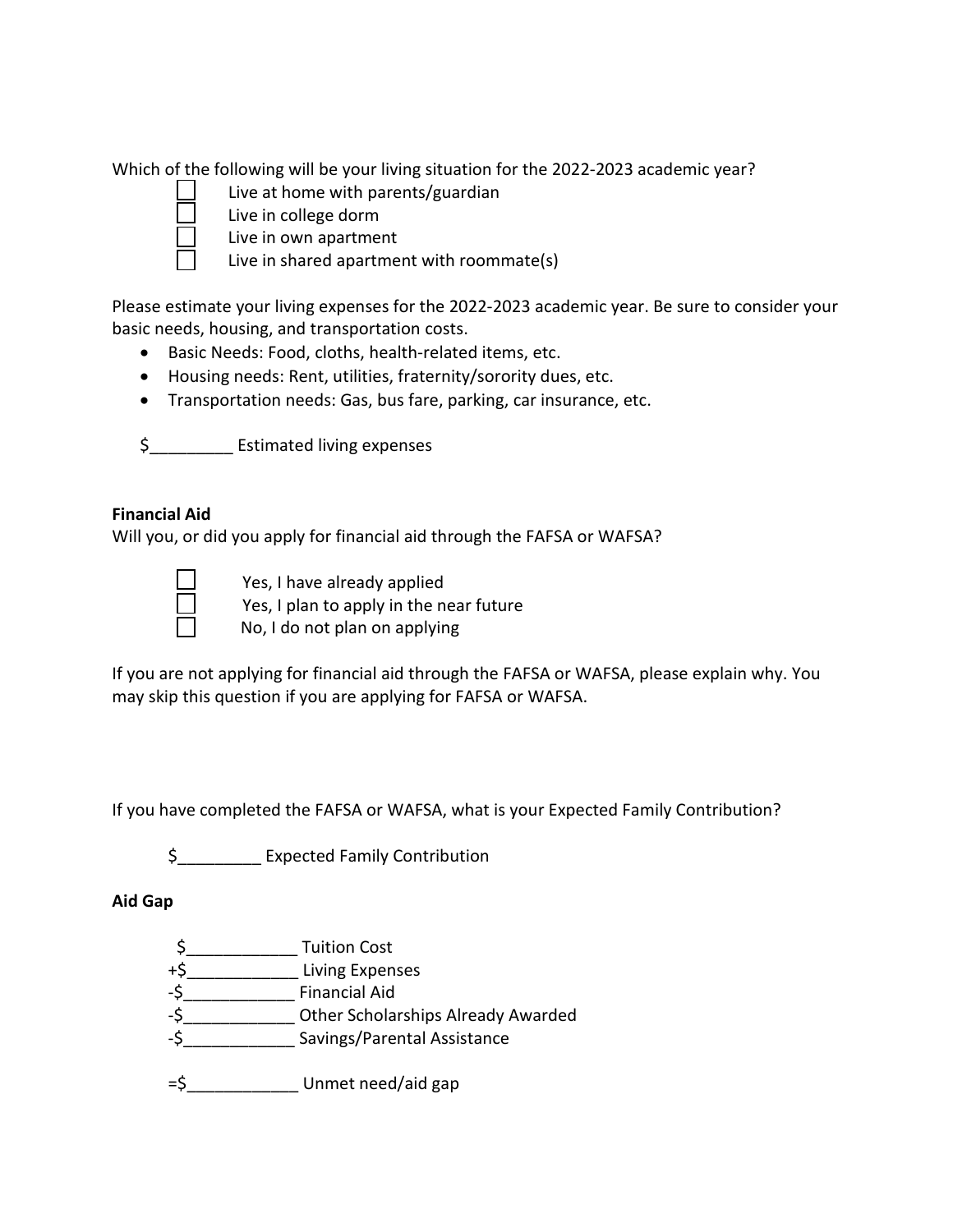#### **Tax Return**

Does your parent or guardian claim you as a dependent on their tax return?

| ρς<br>Y |
|---------|
| N<br>n  |

### **Special Circumstances**

Please describe any special circumstances that impact your family financially, such as the unexpected loss of a job or medical problem.

Please describe school activities, awards, and accomplishments (use additional pages if necessary):

Please describe your work experience (use additional pages if necessary):